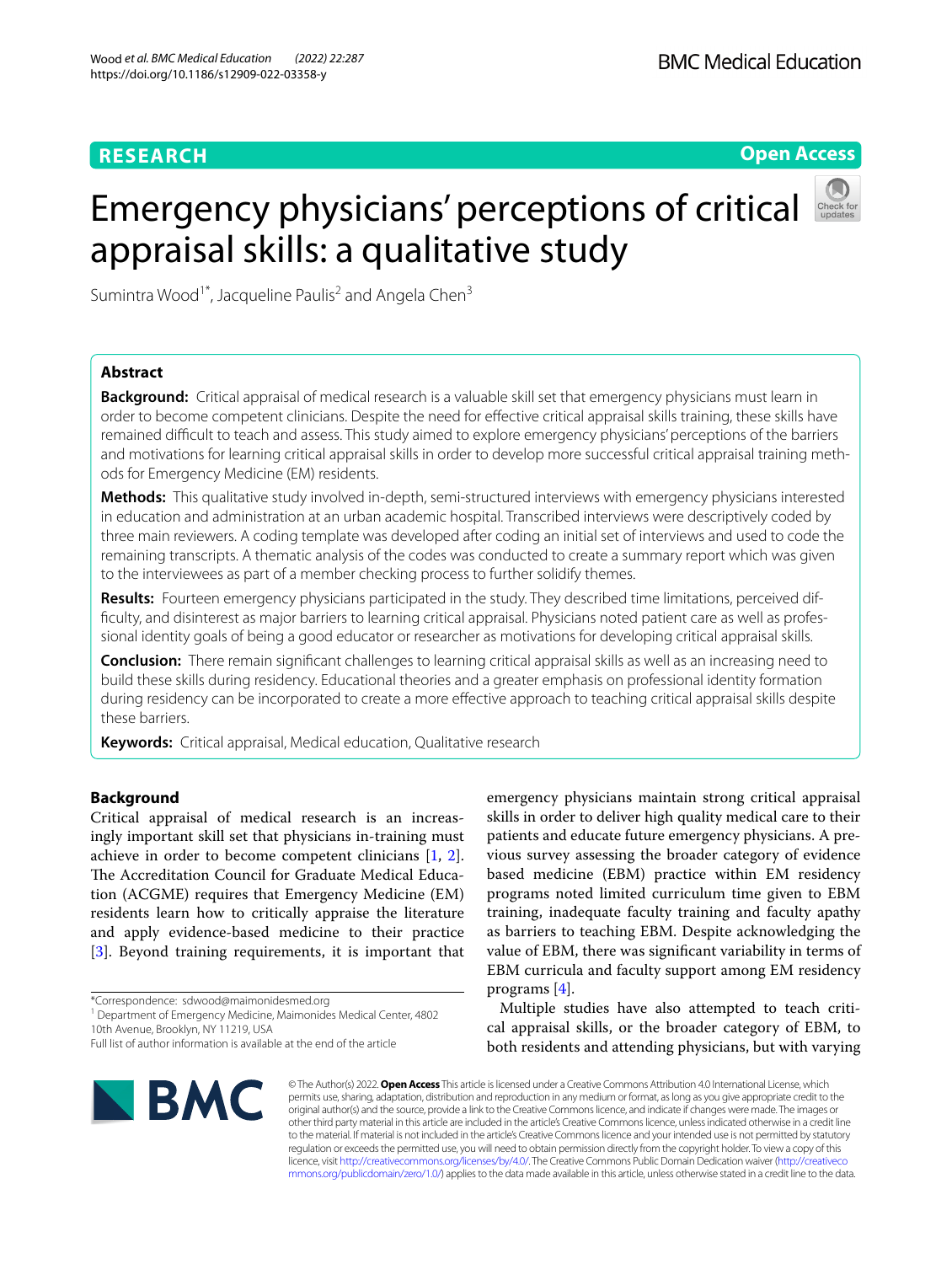degrees of success [\[5](#page-7-4)–[8\]](#page-7-5). Furthermore, accurately assessing residents' critical appraisal skills is a difficult task, as these concepts cannot be easily evaluated and may require more than one educational approach to enhance residents' learning [\[9](#page-7-6)]. Along with these challenges, EM residents may not be as motivated to learn critical appraisal skills given the required demands of learning a variety of procedural skills and medical knowledge related to multiple diferent specialties in a short period of time.

Despite a clear need for efective critical appraisal skills training for emergency physicians, there is as of yet no standard, comprehensive critical appraisal program [\[4](#page-7-3), [10](#page-7-7)]. In order to develop more efective critical appraisal skills training methods for EM residents it is important to frst understand emergency physicians' perceptions of critical appraisal skills.

We conducted a qualitative research study to answer the following research questions:

- 1. What are emergency physicians' expectations and prior knowledge of critical appraisal skills?
- 2. What are the facilitators and barriers to critical appraisal skills for diferent stage learners?
- 3. What motivates emergency physicians to learn and maintain critical appraisal skills?

The following theories of motivation and adult learning served as conceptual frameworks for our study: social cognitive theory, cognitive load theory, and self-determi-nation theory [[11\]](#page-7-8).

By enhancing our understanding of critical appraisal from a qualitative perspective, this study aimed to develop a more nuanced and accurate educational model for continued emergency physician training, with the ultimate goal of using these skills to provide safer patient care.

## **Methods**

### **Setting**

This was a single institution study conducted at an emergency department (ED) in an urban tertiary care center affiliated with a 3-year accredited ACGME EM residency program with 16 residents per year (48 total), as well as fellows in the sub-specialties of Medical Education, Simulation, and Ultrasound.

## **Participants**

This study was conducted from November 2018 to April 2019 and included faculty and residents in the department of Emergency Medicine (see Table [1](#page-1-0)). Purposive sampling was used to obtain a diverse group of 14 total interviewees. There was no financial incentive

| M | 20             |
|---|----------------|
| M | 16             |
| M | 16             |
| M | 15             |
| M | 12             |
| F | 5              |
| F | 5              |
| F | 3              |
| M | 3              |
| M | $\overline{2}$ |
| F | $\overline{2}$ |
| F | 0 (resident)   |
| M | 0 (resident)   |

**Gender Years post-residency**

Participants in study and their years practicing EM

for participation in the study, and initial consent was obtained via email, and then again at the start of the interview.

0 (resident)

## **Design instrument**

Our study incorporated a constructionist approach to grounded theory as described by Charmaz, which acknowledges the social and constructed nature of reality as well as the importance of the interactions between the researchers and interviewees in co-constructing the data [[12\]](#page-7-9).

We developed our interview guide using theories of motivation and adult learning (Fig. [1\)](#page-2-0). Self-determination theory (SDT) provides an underlying explanation for humans' intrinsic motivation for learning  $[13]$  $[13]$ . The primary factors that drive intrinsic motivation are humans' basic needs for autonomy, competence, and relatedness to their community. Our study looked to evaluate how emergency physicians work to develop autonomy, achieve competence, and build a sense of community in regards to critical appraisal skills.

Additional theories on motivation also contributed to the design of our study, including social cognitive theory (SCT) and cognitive load theory (CLT). SCT states that people are motivated due to their interactions within social environments [\[14](#page-7-11)]. Our study investigated the ways in which emergency physicians feel their social environment infuences the development of critical appraisal skills.

CLT provides a way of understanding how the efort to perform a task can infuence trainees' learning and memory. The focus of CLT is to develop strategies to decrease extraneous load, adjust intrinsic load to correspond with

<span id="page-1-0"></span>

|  | Table 1 Participants |
|--|----------------------|
|--|----------------------|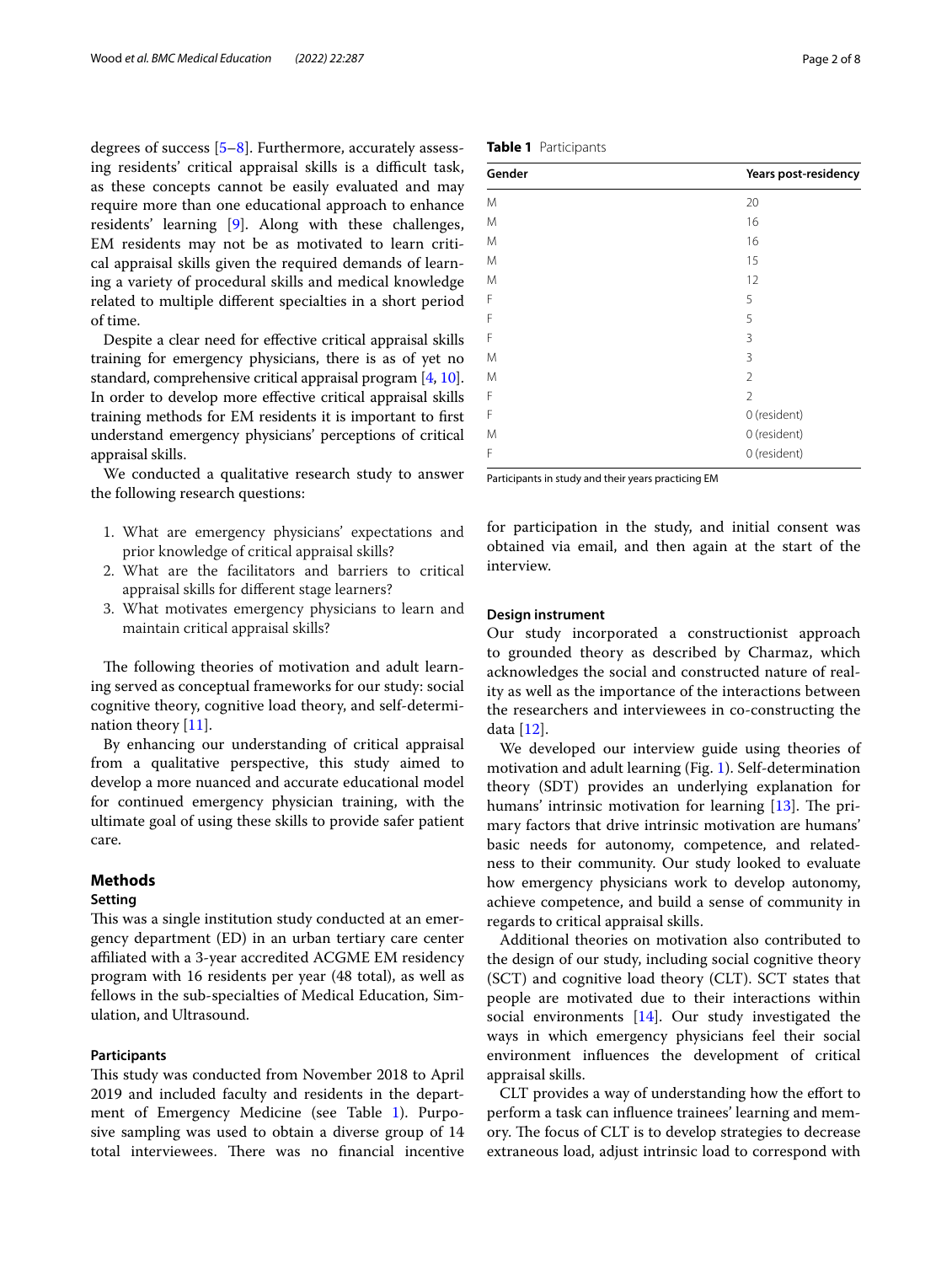

<span id="page-2-0"></span>trainee level, and optimize germane load [[15\]](#page-7-12). More targeted questioning during interviews focused on barriers that emergency physicians face when learning critical appraisal.

Given the infuence of diferent aspects of SDT, SCT, and CLT on adult learning, the interview guide questions (Additional fle [1](#page-7-13): Appendix A) were developed to address these distinct components and how they could interact to impact the development of critical appraisal skills. The interview guide questions were reviewed by a panel of emergency physicians with backgrounds in education and administration as well as the research team and revised based on their feedback prior to conducting the interviews.

Two emergency physicians (AC, JP) with no work afliation with the hospital site conducted the interviews. They each received training in the interview process prior to performing the interviews and used the interview guide to keep the interview structures similar, but were allowed to add additional supporting questions or change the order in which the questions were asked. The two interviewers along with a single investigator (SW) coded all transcripts separately and met at intervals to reach consensus about codes and themes. Analyst triangulation was performed by having two expert independent coders review a subset of the interview transcripts to enhance credibility [[16\]](#page-7-14).

Interviews occurred either in person or via phone, and lasted generally 30–60min. All interviews were recorded, de-identifed, and transcribed verbatim using

an outside transcription service. The original recordings were destroyed and the transcripts kept securely in one location to preserve confdentiality. Informed consent was obtained for all physicians involved in the interview process for both the interview and recording.

## **Data analysis**

Careful coding as well as memo-writing to promote connections of concepts and interpretation of the data helped to structure the data analysis process. Initial codes were created based on key words and concepts that were found in common throughout the initial 8 interview transcripts and then reviewed with the research team to create an initial coding template. The initial code template was used to code the remaining 6 interview transcripts. After completing coding of all 14 transcripts the codes were discussed again as a research team with revisions and new codes incorporated as agreed upon by the team. Each member of the research team contributed to the coding analysis of all transcripts and reviewed the fnal code template for credibility (Additional fle [2](#page-7-15): Appendix B). Coding of all interview transcripts was conducted using Dedoose software version 8.2.14.

All interviewees were given a summary report of the key emerging themes of the study along with descriptive interview data quotes as part of a synthesized member checking (SMC) process [\[17](#page-7-16)]. Interviewees were encouraged to provide any additional commentary in response to the report. These responses were then reviewed by the research team and contributed to the fnal analysis of the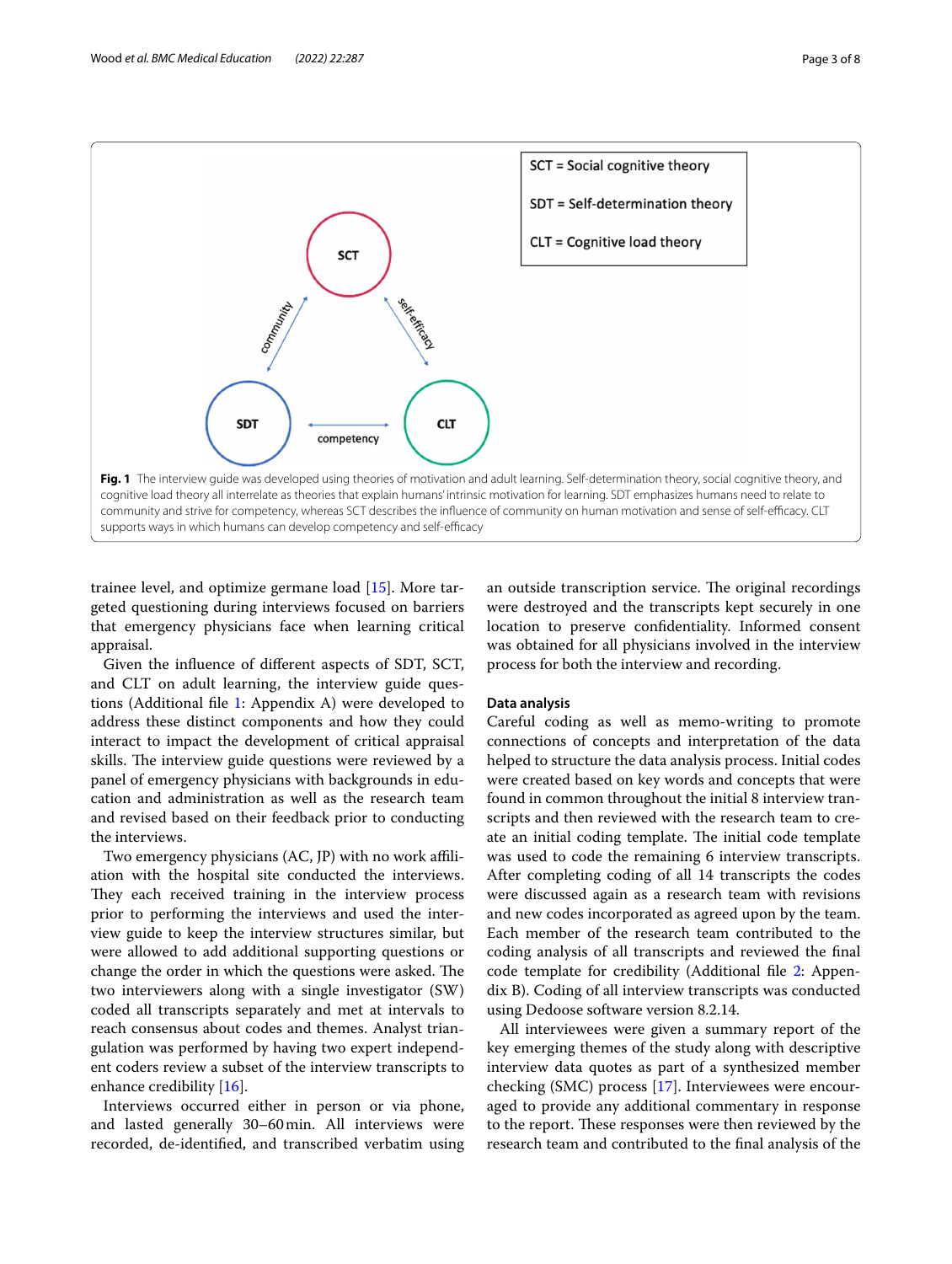key themes as a method to improve the credibility of the results [\[17](#page-7-16)].

## **Results**

The analysis of the interviews revealed multiple themes regarding emergency physicians' perceptions of the difficulties and strengths of critical appraisal, as well as strategies of how to motivate residents to learn and maintain critical appraisal skills based on their own experiences.

At the start of the interview, each physician was asked to defne critical appraisal in their own terms. Interviewees described critical appraisal as "A structural approach to assessing, analyzing, and making your own conclusion with respect to an article in a journal, book that you read based on the preset set of criteria." (Male, 16years post-residency).

Major themes identifed during the interview analysis included: 1. Barriers to learning critical appraisal 2. Importance of critical appraisal 3. Motivation for critical appraisal 4. Facilitating engagement with critical appraisal 5. Teaching critical appraisal 6. Level of competency with critical appraisal.

1. Barriers to learning critical appraisal

Interviewees described three main problematic aspects of learning critical appraisal skills: lack of interest or relevance, time limitations, and perceived difficulty to learn these skills. In combination, these barriers make it diffcult for emergency physicians, especially trainees, to learn critical appraisal skills. "It's a skill that has nothing to do or very little to do with clinical medicine. It's a very signifcant amount of knowledge to understand and requires – on some level, it's like learning a new language, and it just requires a signifcant investment of time that most physicians are not willing to undertake..." (Male, 12years post-residency).

a) Lack of interest or relevance.

One main difficulty that many interviewees described was the boring nature of critical appraisal in itself. One physician stated that critical appraisal was "a dry topic and doesn't engage the learners, especially someone who is young …" (Male, 16 years post-residency). Similar to the idea of critical appraisal being uninteresting was the concept that these skills feel somewhat out of the scope of what most emergency residents want to learn during their training.

b) Time limitations.

Residents noted the difficulty in trying to learn critical appraisal skills on top of the core EM knowledge they are required to learn, stating, "I think it's hard especially as a resident to just be focusing on even just learning the literature." (Female, resident). Attending physicians involved in education also felt that there was limited time to include critical appraisal skills training within weekly conference didactics.

c) Perceived difficulty.

Critical appraisal skills were seen as difficult to understand compared with learning the more practical knowledge of how to diagnose and treat medical emergencies. Residents noted that "most people don't like doing things they're not good at, right" and also emphasized that "It sometimes feels like you won't ever reach that expert level so you just kind of give up." (Female, resident).

Attending physicians noted that it could be hard to learn critical appraisal skills because of the challenges of understanding research methodology as well as the sheer amount of medical literature available to review.

2. Importance of critical appraisal

Despite these barriers, all interviewees described the value of learning critical appraisal skills. Attendings noted the increasing importance of evidence-based medicine to guide physicians' practice as a reason for all physicians to develop and maintain their critical appraisal skills.

"We're moving further and further away from eminence-based medicine which is basically experience driven and more towards evidence-based medicine which is obviously based on research studies." (Female, 5 years post-residency). Many interviewees felt that critical appraisal skills were of even greater value to emergency physicians because of the large amount of medical knowledge that they were responsible to understand for clinical decision-making.

Although many attending physicians noted that they improved their critical appraisal skills after graduating residency, they expressed concern that if these skills were not encouraged, residents may not practice their critical appraisal skills as attendings. "I certainly spent more time learning critical appraisal as an attending than I did during residency. But if you didn't learn it during residency and you end up in sort of a community practice, the chances of you ever getting a chance to meaningfully do that again are small." (Male, 20 years post-residency).

Residents felt that learning critical appraisal skills was valuable for their training by helping them to provide better patient care, and also felt that these skills would beneft them in the future when they would be responsible for their own continued medical education. 3. Motivation for critical appraisal

Most physicians noted both extrinsic and intrinsic motivating factors for learning critical appraisal, with intrinsic motivating factors perceived as having a bigger and more lasting infuence overall.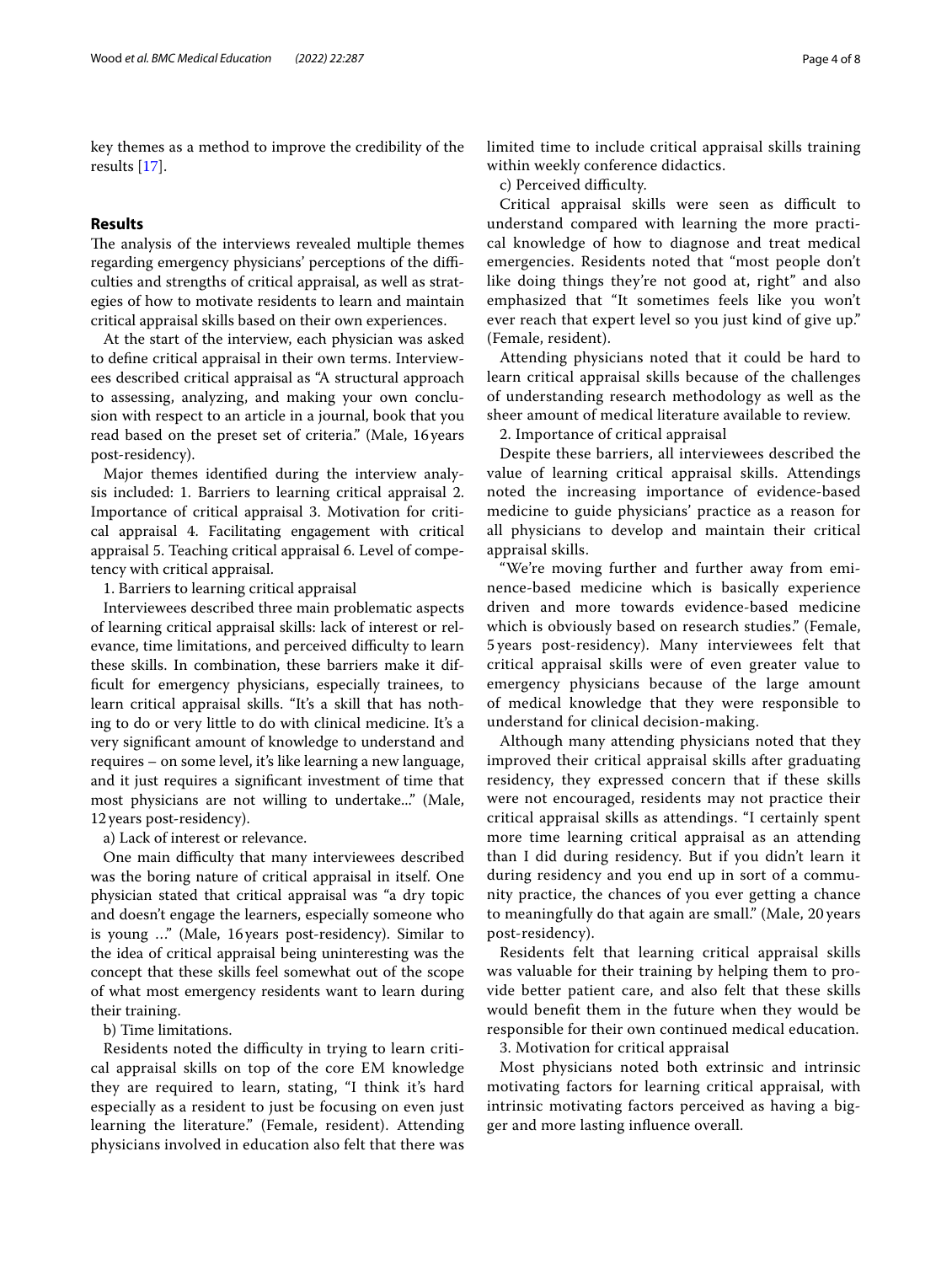## **Extrinsic motivation**

Many attending physicians noted that they were required to do a research project during residency. This assigned work forced them to become better at critical appraisal in order to complete the requirement. One physician held very little interest in critical appraisal until she had to do it as part of her research project.

*"But I still didn't care, you know, all that much and – where I really learned it was midway through residency I had to do a research project, and my project was, you know an original study that I designed that I got the IRB for … ultimately my article got published in a journal, so I had to actually do it for real, and it made me appreciate it in such a … more real way where I actually had to do it on my own...Because I'm very invested in something that's my own project, so that's when I actually forced myself to do it." (Female, 2 years post-residency).*

Although many physicians did not express enthusiasm for performing critical appraisal as a resident, the initial assigned research project allowed them to understand critical appraisal on a more meaningful level.

#### **Integrated regulation and intrinsic motivation**

Internalized and intrinsic motivating factors were described by all attending physicians as contributing to a greater interest in critical appraisal. Most physicians described a desire to learn critical appraisal skills in order to provide better patient care and to keep up to date on current medical literature. Physicians also felt greater internalized motivation to understand critical appraisal in order to justify their clinical decisions once they became attendings who needed to teach residents.

4. Facilitating engagement with critical appraisal

Attending physicians and residents emphasized the importance of fnding ways to make critical appraisal skills more relevant to residents. Distinct from practical teaching strategies, emergency physicians noted three major ways to support residents' engagement with critical appraisal: normalization of critical appraisal skills within the ED culture, connection of critical appraisal skills to patient care, and connection of critical appraisal skills to resident research.

Almost all physicians emphasized the importance of promoting critical appraisal within the culture of the ED. Attending physicians noted that the ED where they trained and their attending mentors held a major role in shaping both their interest in critical appraisal and how likely they were to continue using it.

*"But you have to normalize it as an expectation, meaning that the senior residents and the attending staf role model critical appraisal in their teaching and on shift and in other places … You have to make it feel not so much like a task but just like a normal part of the culture." (Male, 20years post-residency).*

Emergency physicians also noted the importance of engaging residents in critical appraisal by relating it to patient care. A few physicians also felt that residents could become more engaged in critical appraisal by providing them with greater opportunities for meaningful research.

5. Teaching critical appraisal

In terms of the practical aspects of teaching critical appraisal, attending physicians noted the importance of thinking about critical appraisal as a tool or skillset rather than a topic.

*"You have to sit down and learn critical appraisal separate from conjunctivitis or myocardial infarction. It should be a tool. It shouldn't be a topic itself." (Male, 20years post-residency).*

One physician felt that critical appraisal could be seen as similar to a language. Most emergency physicians should learn the basics in order to understand how to interpret medical literature, but very few physicians needed to become truly 'fuent' in critical appraisal. "You should have, like, a relatively constrained, unambitious set of skills that – sort of a curriculum. I think it should be a relatively small curriculum that focuses on the basics so that there's at least some fuency with the language and people can understand, you know, what people are – what methodologists are even talking about when they say things like cohort study or a p-value, but often our critical appraisal curriculum is overambitious." (Male, 12years post-residency).

Many physicians noted the importance of incorporating medical literature into residency conference with an emphasis on performing critical appraisal frequently. Many physicians felt that the best way to have residents learn critical appraisal skills was to make the resident teach critical appraisal or be in charge of their own projects. Residents also felt that being in charge of projects involving critical appraisal or being asked to teach critical appraisal themselves would enhance their learning.

6. Level of competency with critical appraisal.

Physicians in general felt that residents should have a basic foundation in critical appraisal skills which they could continue to develop over their careers.

*"I think we should all have a sort of a foundation and that we should have a specialized subset of emergency physicians and other methodologists who can tell the rest of us which studies are good and*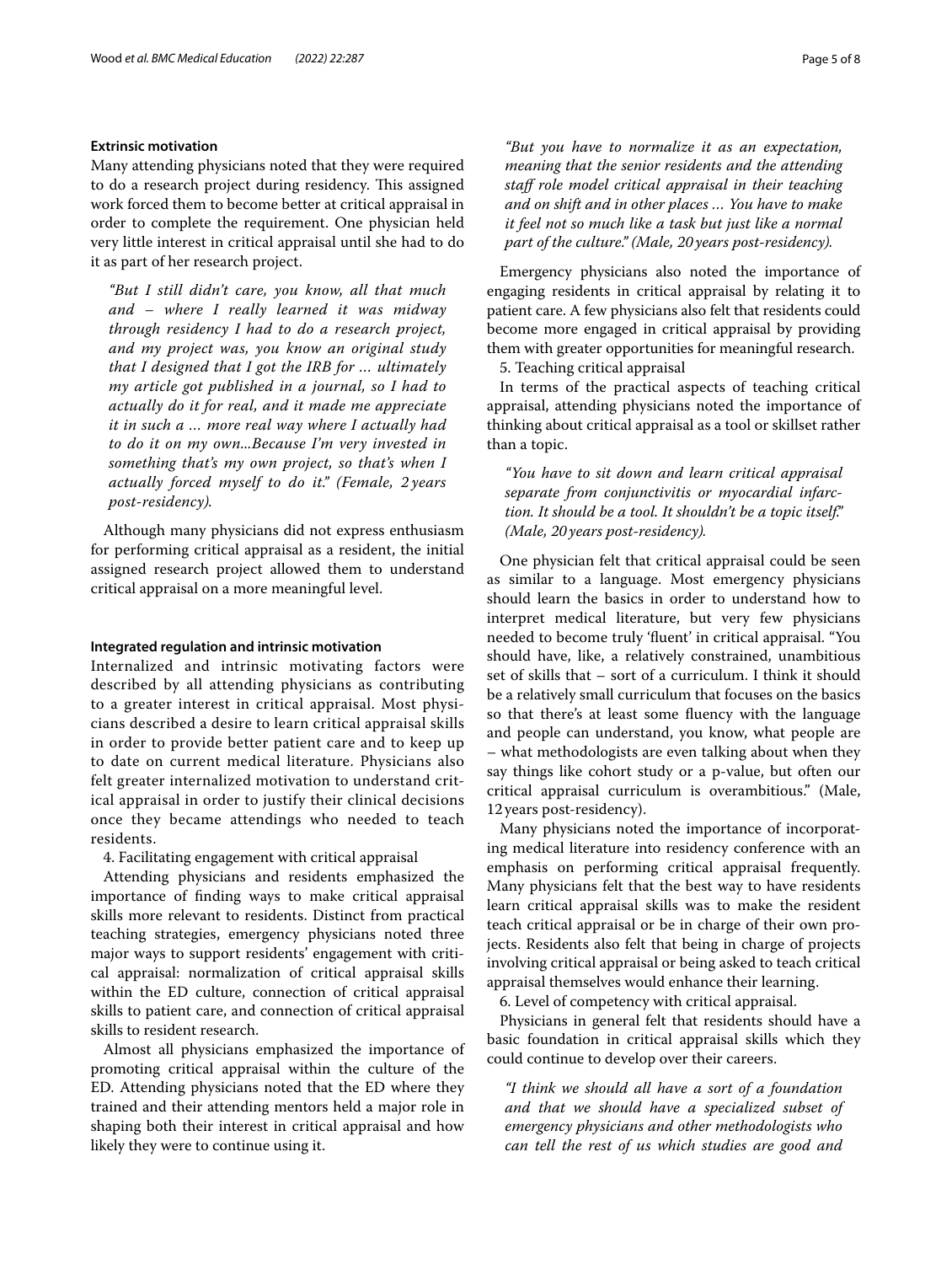*which studies are bad and what we should take from various studies …" (Male, 12years post-residency).*

Nearly everyone interviewed, however, from residents to the ED chair, felt that they could be better at critical appraisal.

## **Discussion**

Upon reviewing the current literature, to the best of the author's knowledge, this is the frst study exploring emergency physicians' perceptions of critical appraisal skills. The results of this study highlight the challenges of learning critical appraisal as well as potential strategies to improve resident engagement in critical appraisal. Emergency physicians, especially during residency, described little initial interest in learning critical appraisal because it seems boring as well as difficult. Given the time constraints that residents face, in order to learn critical appraisal, it has to be integrated into the curriculum in a way that connects it to concepts that EM residents are more intrinsically motivated to learn and that limits excessive cognitive load [[13,](#page-7-10) [15\]](#page-7-12).

Intrinsic motivation can be defned as "a state that causes free engagement in an activity out of interest or for inherent satisfaction." Although intrinsic motivation in theory can be distinguished from the most advanced form of extrinsic motivation, integrated regulation, in actual practice this is not a meaningful distinction [\[13](#page-7-10)]. This progression from an extrinsically motivated mindset to an intrinsically motivated one is critical in order to meaningfully train residents in critical appraisal skills.

In accordance with self-determination theory, residents are more inherently interested in learning about patient care. By demonstrating the value of critical appraisal skills in assisting emergency physicians with patient care decisions, residents will naturally build a greater interest in learning these skills. However, it is also important that residents are taught critical appraisal as a tool to help them learn their core EM knowledge, as opposed to a separate topic that can be perceived as creating extra work [[15\]](#page-7-12).

To promote residents' interest in critical appraisal, it must be an integrated part of the ED culture. The importance of culture in shaping resident learning is described by social cognitive theory, in which much of human learning comes from observing and following the actions of role models in one's immediate environment [\[18](#page-7-17)]. Journal clubs can be optimized to promote a culture of critical appraisal by teaching these skills in a structured and positive way with faculty role models to provide guidance. The more that attending physicians use critical appraisal in their clinical practice and incorporate it into residency conference and other residency activities, the more that residents will see critical appraisal as a valuable part of their education.

Upon refection of the development of their own appreciation for critical appraisal, physicians often noted both extrinsic and intrinsic motivating factors. Given critical appraisal's reputation for being uninteresting, a few required critical appraisal assignments may be needed to motivate residents, at least initially, to learn these skills. As physicians described in their interviews, the initial extrinsic motivation of an assigned research project often led to a deeper interest in critical appraisal when they felt they had a real stake in the project. Making residents responsible for meaningful projects requiring critical appraisal skills aligns with concepts of autonomy and competence described in self-determination theory. Residents who are in charge of their own learning but are still supported via mentorship will develop greater intrinsic motivation to learn critical appraisal, shifting from a purely extrinsic motivation mindset (research requirement) to a more enduring intrinsic motivation mindset (life-long practice of critical appraisal) [[13](#page-7-10), [19\]](#page-7-18).

Although both residents and attending physicians were intrinsically motivated to learn critical appraisal in order to provide better patient care, physicians noted increasing intrinsic motivation once they became attendings so that they could perform well in one of their advanced professional roles (educator, researcher, etc.) In order to improve learning of critical appraisal, efforts to promote the development of professional identity should occur earlier in residency training. As residents start to see themselves not only as clinicians who value quality patient care, but also as teachers, researchers, or promoters of patient safety, they will intrinsically value critical appraisal more. Cruess et al. argue that medical education should focus not simply on teaching professionalism, but in the larger goal of professional identity formation. With dedicated mentorship, role-modeling, and explicit teaching about professional identity formation, trainees will be better supported in becoming the types of physicians they wish to be [[20,](#page-7-19) [21](#page-7-20)].

Based upon the diferent factors discussed, a unifed approach to teaching critical appraisal skills (Fig. [2\)](#page-6-0) can provide a framework for EM residency programs which could optimize learning of critical appraisal skills. Components of CLT can help reduce extraneous cognitive load, mitigating the barriers of time and perceived diffculty associated with learning critical appraisal. SCT can be used to improve residents' interest in critical appraisal and help reduce the perception that it is difficult, as residents will naturally begin to integrate critical appraisal skills into their practice once it becomes part of the ED culture. Concepts from SDT can also be used to build residents' intrinsic motivation for critical appraisal.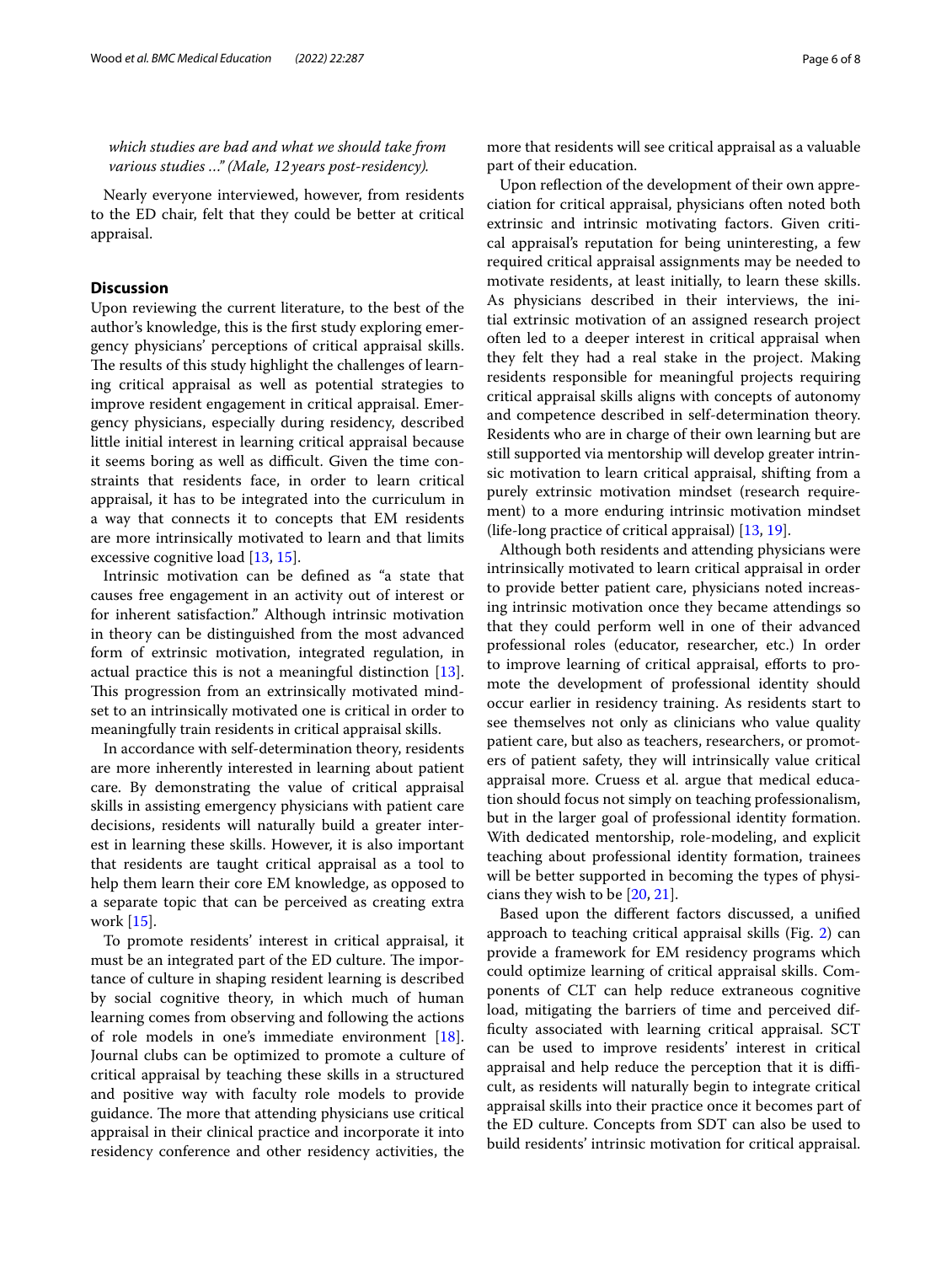

<span id="page-6-0"></span>Lastly, an explicit focus on encouraging residents' professional identity formation, which combines components of self-efficacy, autonomy and community emphasized in SCT and SDT, will further promote residents' interest in critical appraisal.

## **Limitations**

The study's major limitation is the inclusion of only one specialty at one institution, which may affect the generalizability of the findings [[22](#page-7-21)]. It is not clear if physicians in specialties other than emergency medicine would describe similar challenges with learning critical appraisal, and if the proposed teaching strategies would similarly improve all residents' motivation to learn critical appraisal. Given that this study only included physicians who work at an academic medical center, the findings described in this study may not be applicable to physicians at community hospitals or in different countries where institutional practice and expectations in regards to critical appraisal may be different. Future studies could compare physicians' perceptions of critical appraisal in different hospital environments as well as across specialties and countries to improve transferability [[23](#page-7-22)].